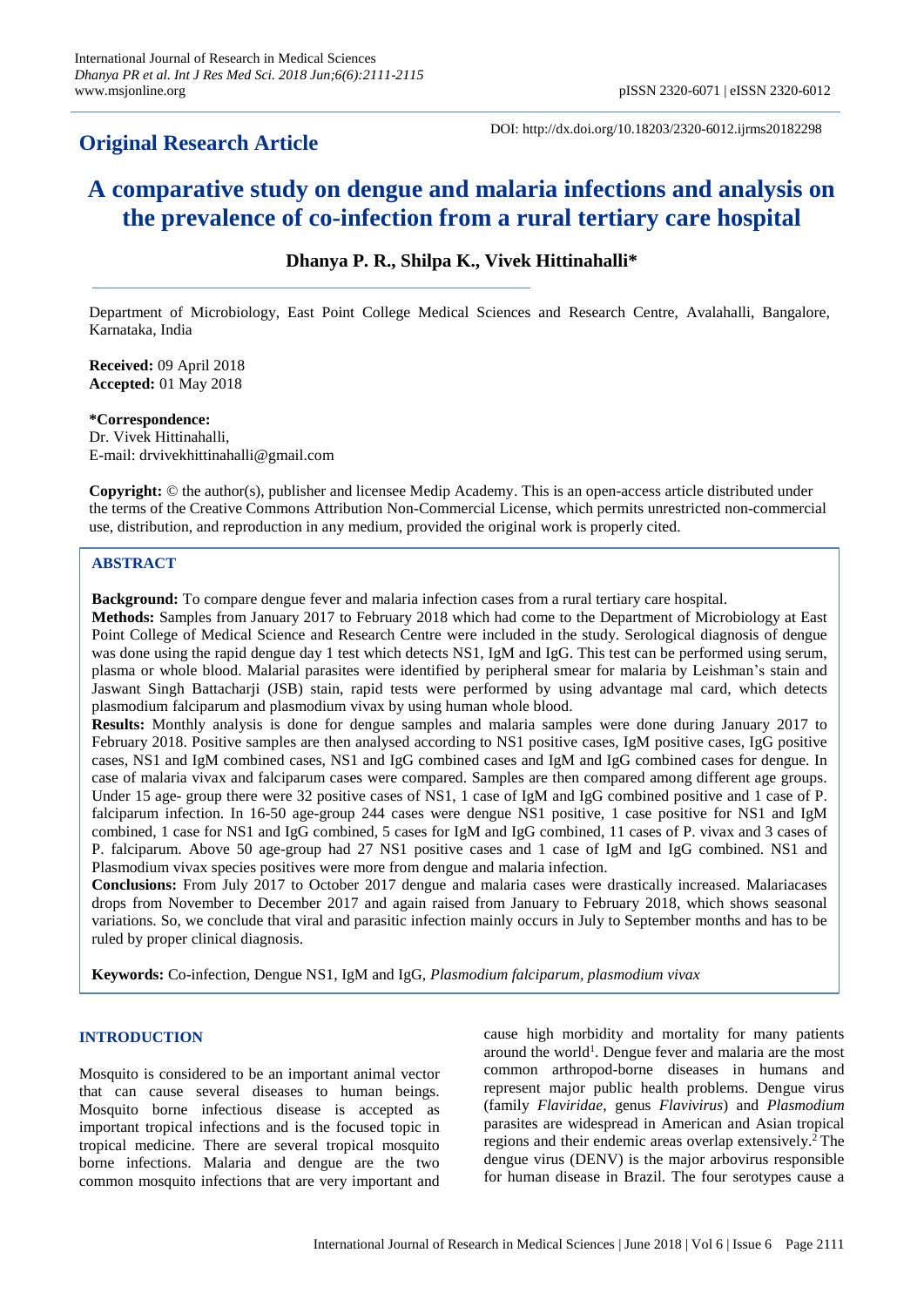variety of clinical presentation in humans, ranging from acute self-limited febrile illness to severe and fatal forms. Regarding malaria the Brazilian Amazon reports 50% of episodes in the Americas. In 2012, 241,806 cases were reported, with 86.9% of them due to P. vivax. Malaria and dengue are endemic in similar tropical regions, and therefore, may result in the possibility of co-infection. Urban demographic expansion, deforestation and agricultural settlements in peri-urban areas, are known causes of the increase in the probability of concurrent infection of these two diseases.

## **METHODS**

The present study was conducted on January 2017 to February 2018 at East Point College Medical Sciences and Research Centre, Avalahalli, Bengaluru: a rural tertiary care hospital, to compare the sero-prevalence, seasonal variation of outbreaks and the incidence of viral and parasitic fever in seropositive dengue and malaria patients. Samples were obtained from 1355 suspected cases of dengue and 494 cases of malaria infections. Serological diagnosis was done using the rapid Dengue Day 1 Test which detects NS, IgM and IgG, the test can be performed using serum, plasma or whole blood.

Malarial parasites were identified by peripheral smear for malaria by Leishman's stain and Jaswant Singh Battacharji (JSB) stain. Rapid tests were performed by using Advantage Mal card, which detects plasmodium falciparum and plasmodium vivax by using human whole blood. The diagnosis of malaria was established on thick and thin blood film microscopy.

#### **RESULTS**

Samples from January 2017 to February 2018 which had come to the Department of Microbiology at East Point College of Medical Science and Research Centre were included in the study. Monthly analysis is done for dengue samples and malaria samples received during this period (Table 1). A total of 1366 samples had received for dengue and 494 for malaria. In the month of January 2017, 22 (1.61%) dengue samples were received but no samples for malaria. In the month of February 2017, 12 (0.87%) dengue and 5 (1.01%) of malaria samples came to the lab. In the month of March 2017, 32 (2.34%) dengue and 10 (2.02%) malaria samples received. In April 2017 dengue samples received were 12 (0.87%) and malaria were 5 (1.01%). In May 2017 dengue samples received were 30 (2.19%) and malaria were 16 (3.23%). 59 (4.31%) dengue samples and 32 (6.47%) malaria samples were received in the month of June 2017. 174 (12.73%) dengue samples and 54 (10.93%) malaria samples were received in July 2017. In August 2017, 230 (16.83%) dengue samples and 50 (10.12%) of malaria samples came. September month showed 235 (17.20%) dengue samples and 59 (11.94%) malaria samples. 235 (17.20%) dengue samples and 39 (7.89%) malaria samples received in October 2017. In November 2017 it was 156 (11.42%) dengue samples and 44 (8.90%) malaria samples. In December 2017 there were 86 (6.29%) dengue and 22 (4.45%) malaria samples. 45 (3.29%) dengue and 70 (14.17%) malaria samples were received in January 2018. And finally in February 2018 48 (3.51%) dengue and 88 (17.81%) malaria samples were received.

## **Table 1: Monthly samples of dengue and malaria from January 2017 to February 2018.**

| <b>Month</b> | <b>Dengue</b> | <b>Malaria</b> |
|--------------|---------------|----------------|
| Jan- $17$    | 22            | 0              |
| $Feb-17$     | 12            | 5              |
| $Mar-17$     | 32            | 10             |
| Apr- $17$    | 12            | 5              |
| $May-17$     | 30            | 16             |
| $Jun-17$     | 59            | 32             |
| $Jul-17$     | 174           | 54             |
| Aug- $17$    | 230           | 50             |
| $Sep-17$     | 292           | 59             |
| $Oct-17$     | 235           | 39             |
| $Nov-17$     | 156           | 44             |
| $Dec-17$     | 86            | 22             |
| $Jan-18$     | 45            | 70             |
| $Feb-18$     | 48            | 88             |
| Total        | 1366          | 494            |

|  |  |  |  |  |  | Table 2: Age-wise distribution of dengue, malaria and co-infection cases. |  |
|--|--|--|--|--|--|---------------------------------------------------------------------------|--|
|--|--|--|--|--|--|---------------------------------------------------------------------------|--|

| Age       | <b>Dengue</b> |     |  |  | <b>Malaria</b> | േ -                                                               |           |
|-----------|---------------|-----|--|--|----------------|-------------------------------------------------------------------|-----------|
|           | NS1           | IgG |  |  |                | IgM NS1 IgG NS1 IgM IgG IgM Plasmodium vivax Plasmodium falciarum | infection |
| $\leq$ 15 | 32            |     |  |  |                |                                                                   |           |
| $16-50$   | 244           |     |  |  |                |                                                                   |           |
| >50       | 27            |     |  |  |                |                                                                   |           |
| Total     | 303           |     |  |  |                |                                                                   |           |

Positive samples are then analysed according to NS1 positive cases, IgM positive cases, IgG positive cases, NS1 and IgM combined cases, NS1 and IgG combined cases and IgM and IgG combined cases for dengue. In case of malaria vivax and falciparum cases were compared. Samples are then compared among different age groups. (Table 2). Under 15 age- group there were 32 positive cases of NS1, 1 case of IgM and IgG combined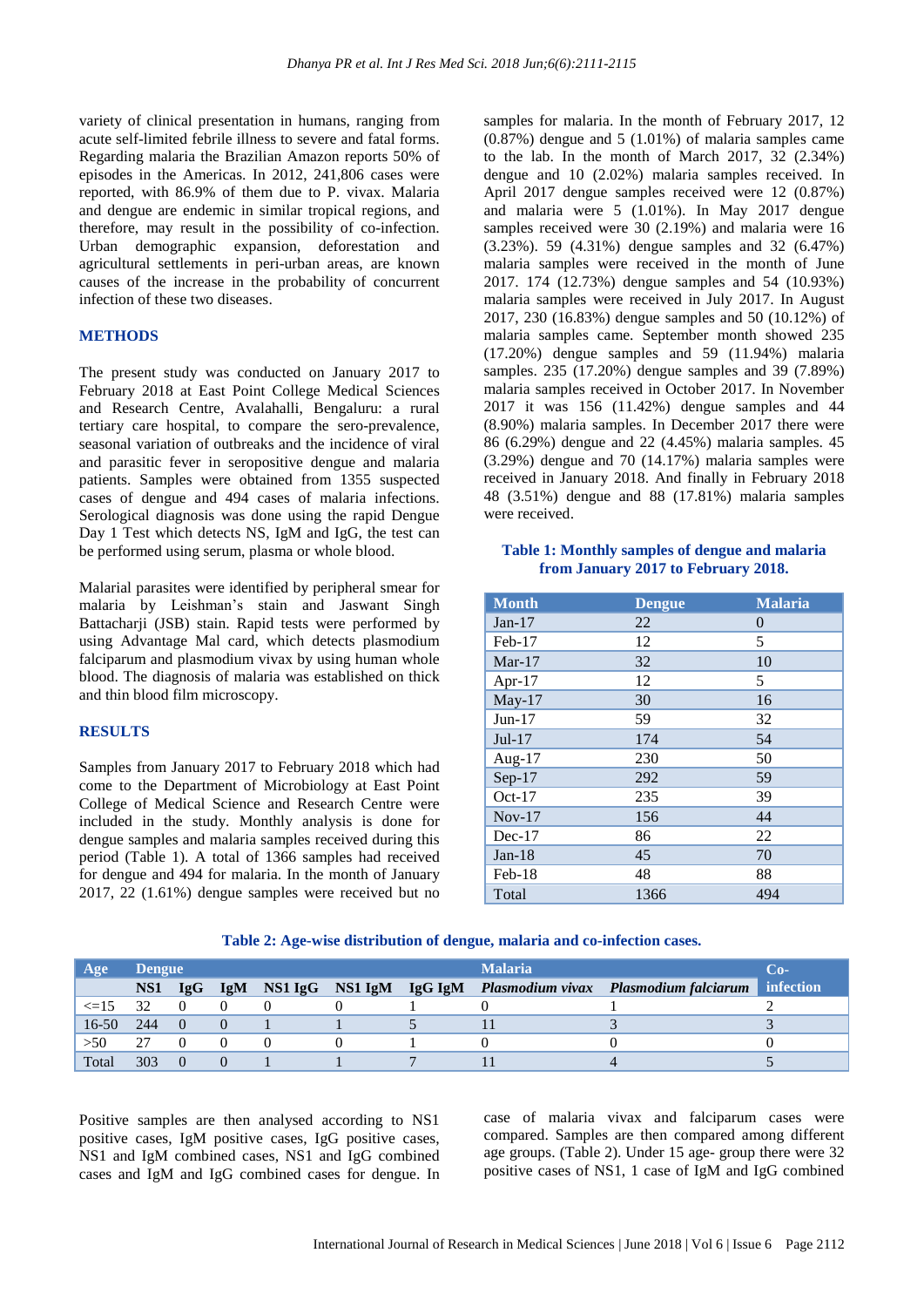positive and 1 case of P. falciparum infection. In 16-50 age group 244 cases were dengue NS1 positive, 1 case positive for NS1 and IgM combined, 1 case for NS1 and IgG combined, 5 cases for IgM and IgG combined, 11 cases of P. vivax and 3 cases of P. falciparum. Above 50 age-group had 27 NS1 positive cases and 1 case of IgM and IgG combined. Sex-wise analysis of dengue and malaria infection shows a total 295 NS1 positive cases in which 203 were males and 100 were females. There were no cases of either IgG or IgM positives. One sample (female) was positive for NS1 and IgG combined and one (female) for NS1 and IgM combined case. For IgG and IgM combined cases 3 male samples and 4 female samples were positive which shows a total of 7 positive cases. Plamodium vivax positive cases were 11 in which 8 were males and 3 were females. 4 cases of P. falciparum were received in which 3 were males and 1 was female. (Table 3).

#### **Table 3: Sex-wise distribution of dengue and malaria infections.**

| <b>Sex</b> | <b>Dengue</b>   |     |            |                 |         | <b>Malaria</b> | Co-                                    |           |
|------------|-----------------|-----|------------|-----------------|---------|----------------|----------------------------------------|-----------|
|            | NS <sub>1</sub> | IgG | <b>IgM</b> | NS1 IgG NS1 IgM | IgG IgM |                | Plasmodium vivax Plasmodium falciparum | infection |
| Male       | 203             |     |            |                 |         |                |                                        |           |
| Female     | 100             |     |            |                 |         |                |                                        |           |
| Total      | 303             |     |            |                 |         |                |                                        |           |



**Figure 1: Seasonal distribution of co-infection.**



#### **Figure 2: Percentage wise distribution of positive cases.**

Analysis of the data based on the prevalence of coinfection of dengue and malaria showed that 5 samples were positive for both dengue and malaria infection (Figure 1 and 2). Out of 332 positive samples 5 (1.5%) were positive for both dengue and malaria. One case came in the month of February 2017, one in August 2017, 2 in October 2017 and one in December 2017.

#### **DISCUSSION**

The study was a comparative analysis of dengue and malaria cases from rural tertiary care centre. We found out prominent seasonal variation of the cases while analysing the data. According to our study the cases start rising during the beginning of monsoon (July), hikes and reaches its peak during September and ceases along with the season (November). This is because of spread of mosquitoes during monsoon.

Overall, increased incidence rates were observed between July and December during the study period. Our findings provide insight into understanding the seasonal pattern and associated climate risk factors in each province. This study may be another way of providing evidence to aid clinicians when making a diagnosis and foresee the timing of outbreaks, therefore may be utilized to raise public awareness during the high peak seasons in order to prevent or reduce further potential outbreaks or onwards transmission during an outbreak. 4

Age-wise analysis of positive cases revealed that both dengue and malaria infection were the most among 16-50 age group. Hence according to our studies middle-aged group in our area are more prone to these infections. We also analysed the data sex-wise and found out that positive cases were more in males than females. Similar study by Smita T et al, also showed higher percentage of male cases than females with a ratio of 1.55:1.<sup>5</sup> Coinfection cases were analysed separately and it showed that only 1.5% of the total cases were positive for dengue and malaria co-infection. Even though there is no clear pattern in the monthly distribution of co-infection cases, out of 5 total cases 3 were during the time of monsoon. This could be because of increased number of cases during this time.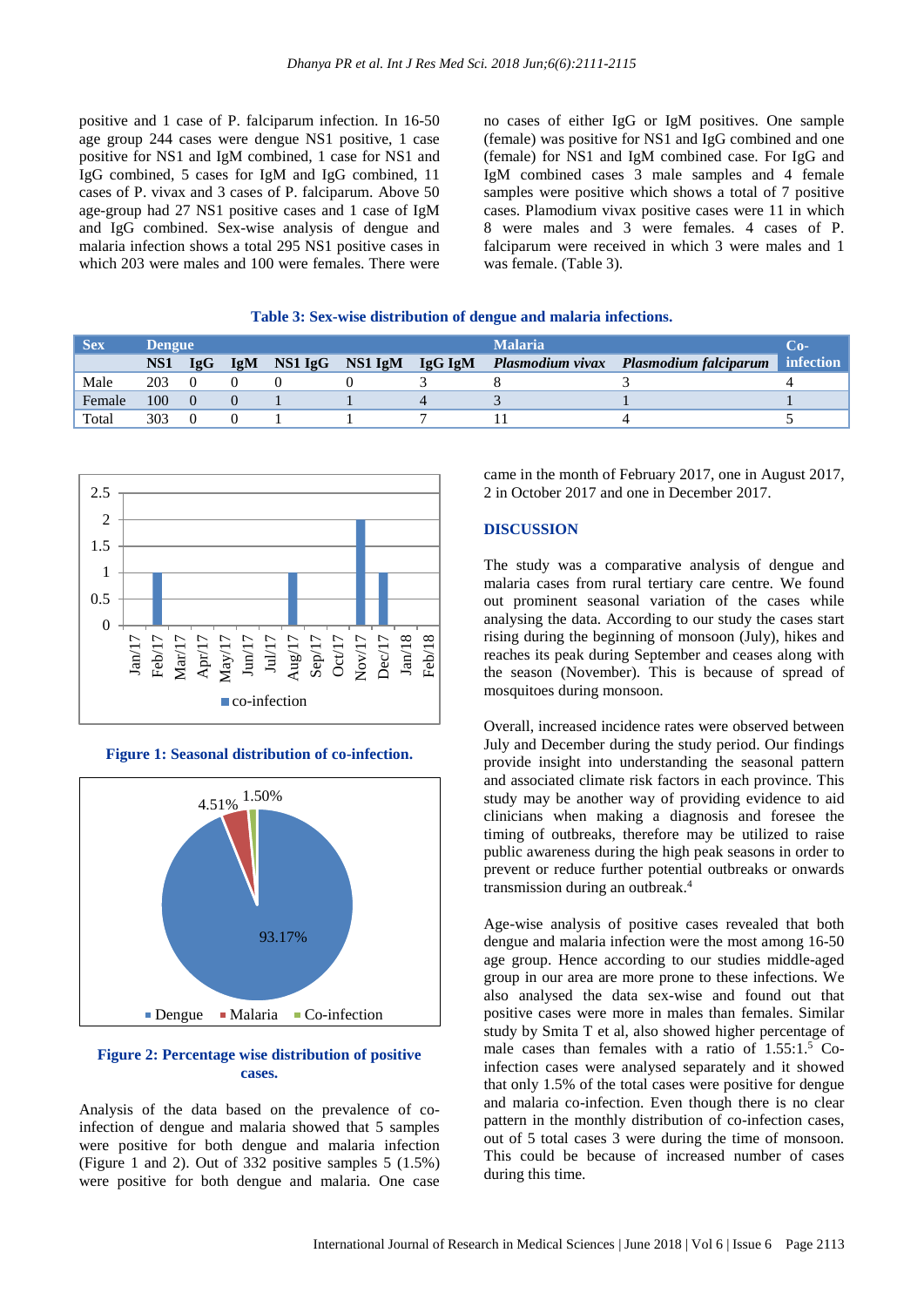Due to similar clinical presentations of malaria and dengue, these co-infections may give rise to an incorrect diagnosis. Moreover, the treatment regimens for these coinfections are not the same as those for mono-infections. Hence, a delay in implementing the appropriate treatment regimen for these concurrent infections due to poor diagnosis can be fatal. 6

Dengue is one of the re-emerging viral infections. India is now being affected with several outbreaks every year, increase in the number of cases reported and also showing an increase in the severity of the disease. As there is no specific drug available and since the vaccine is still in the developmental stage, treatment is still only supportive, therefore the control measures should be aimed at the vector control. There is an urgent need to strengthen national programmes for preventing Dengue and DHF. This will also help us to control other mosquito borne diseases like malaria, chikungunya, Japanese encephalitis and filaria in India. The laboratory surveillance also has to be enhanced in different parts of the country for prompt and early diagnosis. The state should pave the way for evolving effective vector control strategies both in rural and urban areas to curb this growing disease. 7

Dengue and malaria infections share similar symptomatology include (a) high fever, (b) headache, (c) retro-orbital pain, (d) nausea/vomiting, (e) myalgia (muscle pain), (f) generalized skin rashes, (g) arthralgia, (h) diarrhea, (i) fatigue, (j) pleural effusion, (k) hypotension, (l) ascites, (m) gastrointestinal bleeding in critical phase, (n) itching, (o) slow heart rate, (p) seizures and (q) altered level of consciousness. In the case of dengue haemorrhagic fever the history of illness was revealed by the sudden rise of fever (38.3-39.4°C), headache, retro-orbital pain, conjunctival congestion, and facial flushing with fever sustaining for 2-15 days. Additionally, some cases had a history of hemorrhagic manifestation, either with petechiae, gum bleeding, hematuria or melena. 8

Our study highlights the importance of testing for malaria in patients suspected of having dengue infection in malaria endemic settings. The two infections are clinically indistinguishable and specific diagnostic testing is needed to confirm the diagnosis. The confirmation of one infection should not preclude the possibility of coinfection. Further well-designed prospective studies are needed to understand the effect of co-infection on the severity of the disease.<sup>9</sup>

As the prevention of dengue fever lacks proper vaccine, the main preventive strategy is the awareness building in the community regarding the source reduction process by emptying the man made containers or dispose those in a systematic or in a proper way. Much efforts to be taken to promote the participation of the community in the action program for eliminating vector-breeding sites.<sup>10</sup>

#### **CONCLUSION**

Seasonal variations in the infection cases are clearly observed and found out to be more during monsoon season with an increased incidence among middle-aged group. Males were infected more than females in the study. Even though rate is very less, the chances of getting dengue and malaria co-infection cannot be neglected and proper laboratory diagnosis is required to differentiate between dengue mono-infection, malaria mono-infection and co-infection cases for effective treatment.

*Funding: No funding sources Conflict of interest: None declared Ethical approval: The study was approved by the Institutional Ethics Committee*

## **REFERENCES**

- 1. Wiwanitkit V. Concurrent malaria and dengue infection: a brief summary and comment. Asian Pacific J Trop Biomed. 2011 Aug 1;1(4):326-7.
- 2. Epelboin L, Hanf M, Dussart P, Ouar-Epelboin S, Djossou F, Nacher M, et al. Is dengue and malaria co-infection more severe than single infections? A retrospective matched-pair study in French Guiana. Malaria J. 2012 Dec;11(1):142.
- 3. Magalhães BM, Siqueira AM, Alexandre MA, Souza MS, Gimaque JB, Bastos MS, et al. P. vivax malaria and dengue fever co-infection: a crosssectional study in the Brazilian Amazon. PLoS neglected tropical diseases. 2014 Oct 23;8(10):e3239.
- 4. Lee HS, Nguyen-Viet H, Nam VS, Lee M, Won S, Duc PP, Grace D. Seasonal patterns of dengue fever and associated climate factors in 4 provinces in Vietnam from 1994 to 2013. BMC infectious diseases. 2017 Dec;17(1):218.
- 5. Deshkar ST, Raut SS, Khadse RK. Dengue infection in central India: a 5 years study at a tertiary care hospital. Inter J Res Med Sci. 2017 May 27;5(6):2483-9.
- 6. Sahu PS, Sahu M, Ambu S. A review of concurrent infections of malaria and dengue in Asia. Asian Pacific J Tropical Biomedicine. 2016 Jul 1;6(7):633-8.
- 7. Barua A, Gill N. A comparative study of concurrent dengue and malaria infection with their monoinfection in a teaching hospital in Mumbai. J Assoc Physicians India. 2016 Aug;64(8):49-52.
- 8. Rao MR, Padhy RN, Das MK. Prevalence of dengue viral and malaria parasitic co-infections in an epidemic district, Angul of Odisha, India: An ecoepidemiological and cross-sectional study for the prospective aspects of public health. J Infect Public Health. 2016 Jul-Aug;9(4):421-8.
- 9. Assir MZ, Masood MA, Ahmad HI. Concurrent dengue and malaria infection in Lahore, Pakistan